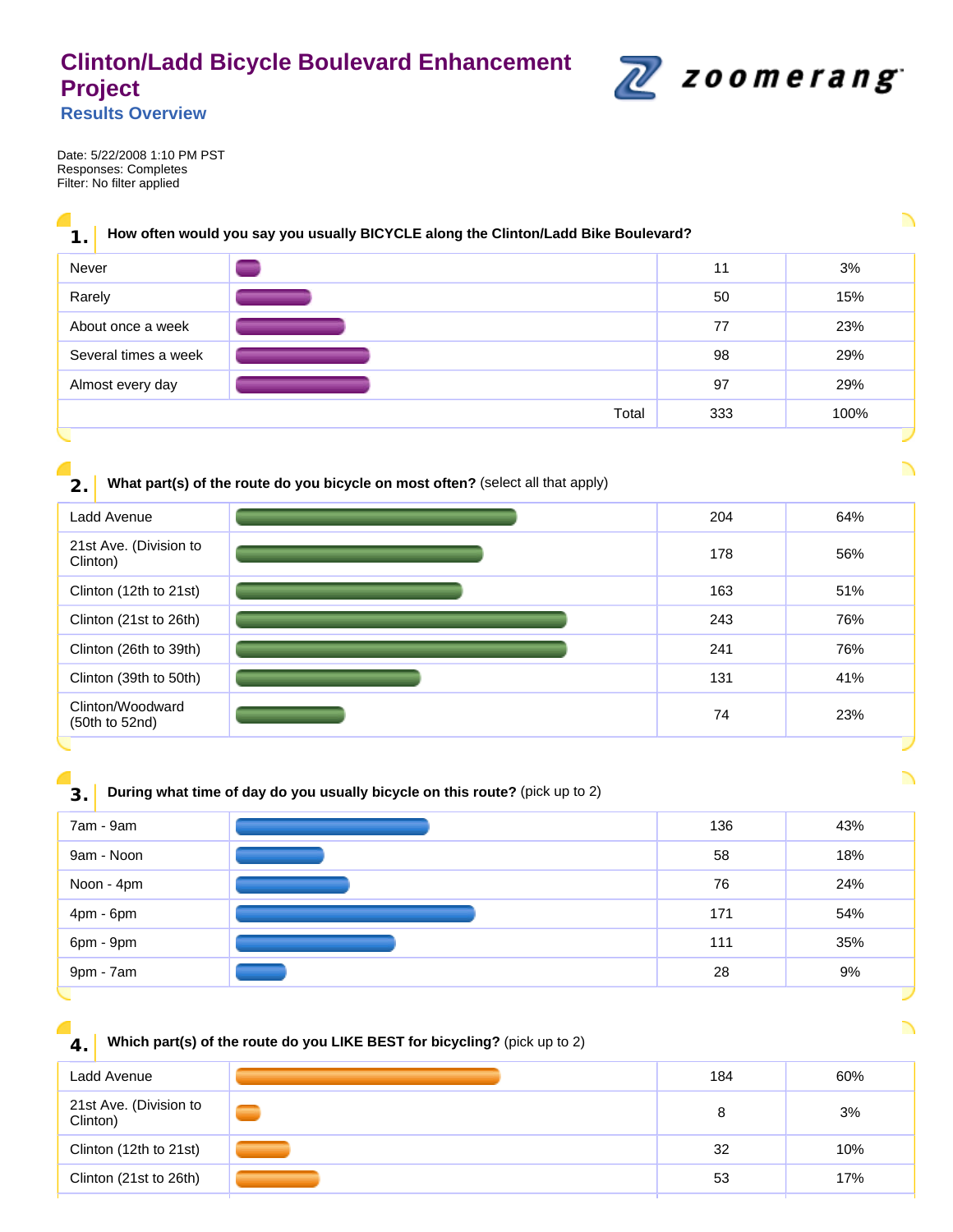| Clinton (26th to 39th)             | 146 | 48% |
|------------------------------------|-----|-----|
| Clinton (39th to 50th)             | 83  | 27% |
| Clinton/Woodward<br>(50th to 52nd) | 6   | 2%  |

### **5.** Why do you like this part best for bicycling? (Select up to two)

C

| Slower motor vehicle<br>114<br>speeds   | 37% |  |
|-----------------------------------------|-----|--|
|                                         |     |  |
| Lots of other cyclists<br>112<br>around | 36% |  |
| Other, please specify<br>106<br>briefly | 34% |  |

**6.** Which part or parts of the route do you LIKE LEAST for bicycling? (Select up to 2)



**7.** Why do you like this part(s) least for bicycling? (Select up to two)

| Too much traffic                 | 159 | 54% |
|----------------------------------|-----|-----|
| Faster motor vehicle<br>speeds   | 99  | 34% |
| Fewer cyclists around            |     | 0%  |
| Too much cross traffic           | 122 | 42% |
| Other, please specify<br>briefly | 124 | 42% |
|                                  |     |     |

# **8. How often would you say you usually WALK along the Ladd/Clinton Bike Boulevard?**

| Never                | 69  | 21% |
|----------------------|-----|-----|
| Rarely               | 124 | 37% |
| About once a week    | 47  | 14% |
| Several times a week | 44  | 13% |
|                      |     |     |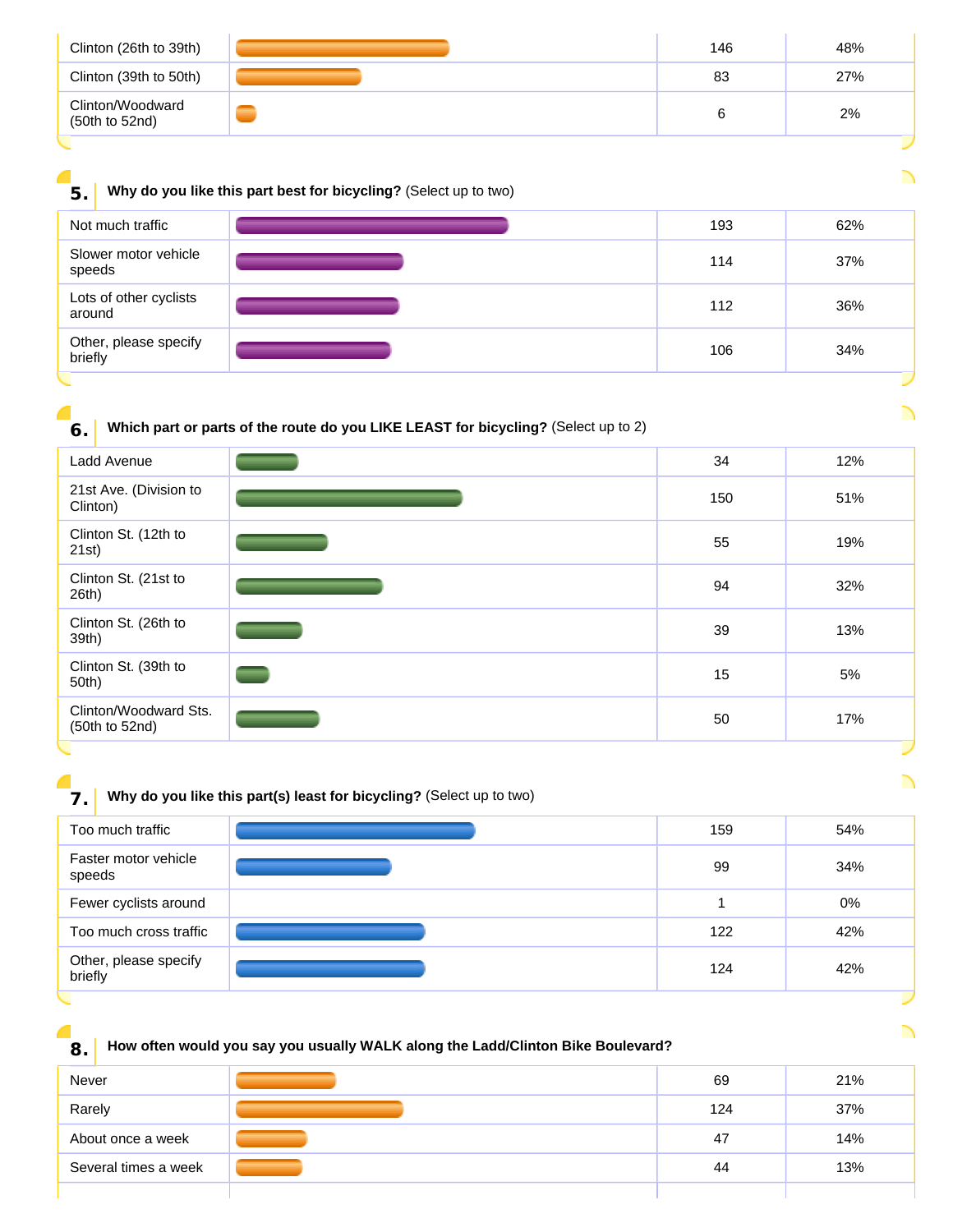| Almost every day |       | 49         | 5%،  |
|------------------|-------|------------|------|
|                  | Total | ר ר<br>uu. | 100% |
|                  |       |            |      |

**9.** What time of day do you usually walk along the Clinton/Ladd bike boulevard? (pick up to 2)

| 7am - 9am  | 30  | 12% |
|------------|-----|-----|
| 9am - Noon | 47  | 20% |
| Noon - 4pm | 64  | 27% |
| 4pm - 6pm  | 95  | 40% |
| 6pm - 9pm  | 118 | 49% |
| 9pm - 7am  | 21  | 9%  |

**10. What part(s) of the route do you walk along most often?** (select all that apply)

| Ladd Avenue                        | 53  | 22% |
|------------------------------------|-----|-----|
| 21st Ave. (Division to<br>Clinton) | 52  | 22% |
| Clinton (12th to 21st)             | 49  | 21% |
| Clinton (21st to 26th)             | 136 | 57% |
| Clinton (26th to 39th)             | 109 | 46% |
| Clinton (39th to 50th)             | 39  | 16% |
| Clinton/Woodward<br>(50th to 52nd) | 15  | 6%  |
|                                    |     |     |

# **11.** Which part(s) of the route do you LIKE BEST for walking? (pick up to 2)

| Ladd Avenue                        | 89 | 40%   |
|------------------------------------|----|-------|
| 21st Ave. (Division to<br>Clinton) | 10 | 4%    |
| Clinton (12th to 21st)             | 20 | 9%    |
| Clinton (21st to 26th)             | 93 | 42%   |
| Clinton (26th to 39th)             | 85 | 38%   |
| Clinton (39th to 50th)             | 27 | 12%   |
| Clinton/Woodward<br>(50th to 52nd) | 2  | $1\%$ |

**12. Why do you like this part(s) best for walking?** (pick up to two)

| Not much traffic                | 42  | 19% |
|---------------------------------|-----|-----|
| Slower motor vehicle<br>speeds  | 15  | 7%  |
| Pleasant surroundings           | 183 | 81% |
| Lots of other walkers<br>around | 33  | 15% |
|                                 |     |     |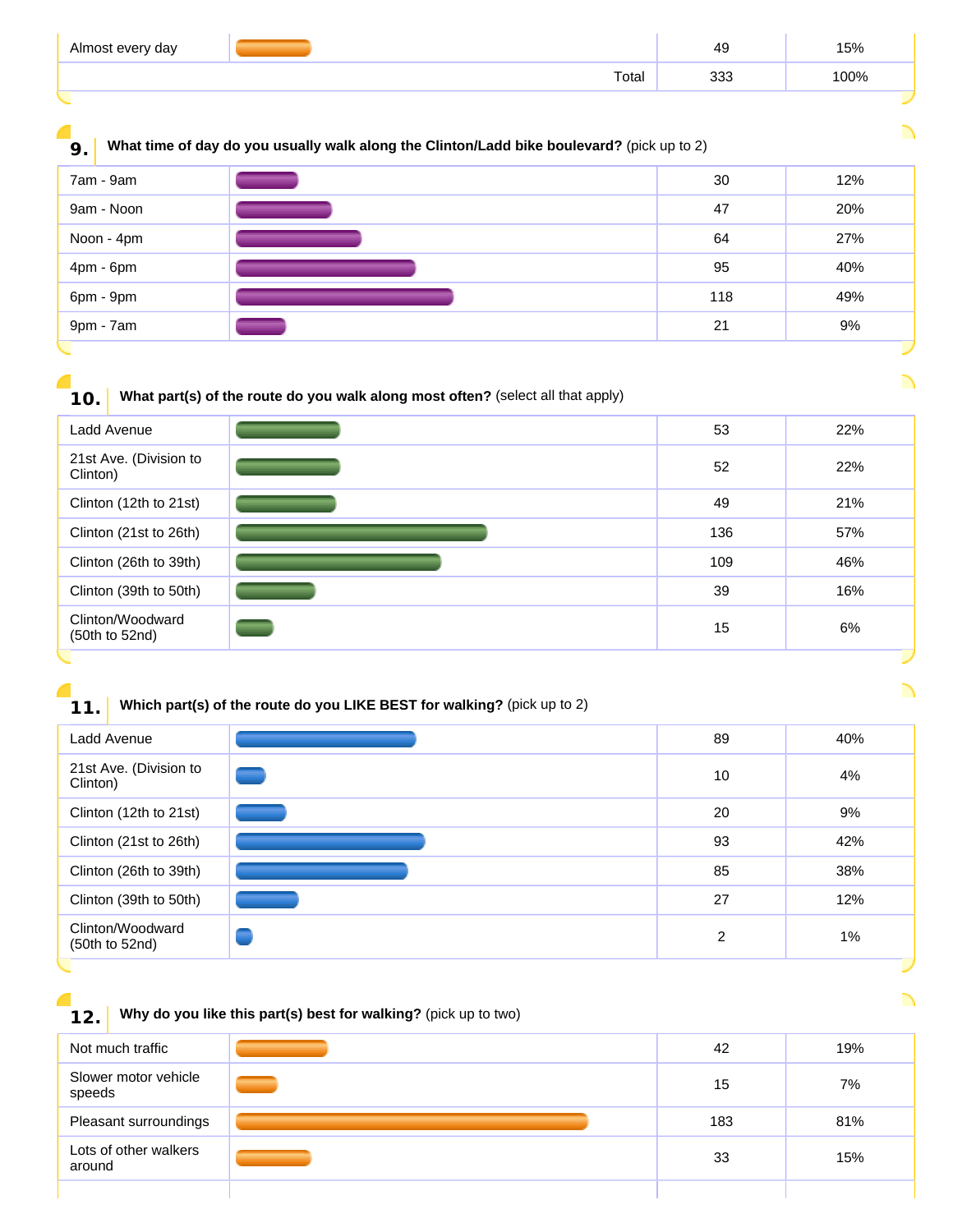| Safe to cross street             | 4  | 18% |
|----------------------------------|----|-----|
| Other, please specify<br>briefly | 46 | 20% |

# **13.** Which part(s) of the route do you LIKE LEAST for walking? (pick up to 2)

| Ladd Avenue                        | 6  | 4%  |
|------------------------------------|----|-----|
| 21st Ave. (Division to<br>Clinton) | 82 | 48% |
| Clinton (12th to 21st)             | 45 | 26% |
| Clinton (21st to 26th)             | 23 | 14% |
| Clinton (26th to 39th)             | 20 | 12% |
| Clinton (39th to 50th)             | 14 | 8%  |
| Clinton/Woodward<br>(50th to 52nd) | 33 | 19% |
|                                    |    |     |

# **14.** Why do you like this part(s) least for walking? (pick up to 2)

| Too much traffic                 | 83 | 48% |
|----------------------------------|----|-----|
| Higher motor vehicle<br>speeds   | 57 | 33% |
| Unpleasant<br>surroundings       | 43 | 25% |
| Few other walkers<br>around      | 13 | 7%  |
| Not safe to cross street         | 50 | 29% |
| Other, please specify<br>briefly | 38 | 22% |

# **15. How often would you say you DRIVE on the Clinton/Ladd bike boulevard?**

| Never                |       | 90  | 27%  |
|----------------------|-------|-----|------|
| Rarely               |       | 116 | 35%  |
| About once a week    |       | 51  | 15%  |
| Several times a week |       | 45  | 14%  |
| Almost every day     |       | 31  | 9%   |
|                      | Total | 333 | 100% |
|                      |       |     |      |

╲

**16.** What time of day do you usually drive along the Clinton/Ladd bike boulevard? (pick up to 2)

| 7am - 9am  | 53 | 24% |
|------------|----|-----|
| 9am - Noon | 38 | 17% |
| Noon - 4pm | 60 | 27% |
| 4pm - 6pm  | 70 | 31% |
| 6pm - 9pm  | 95 | 43% |